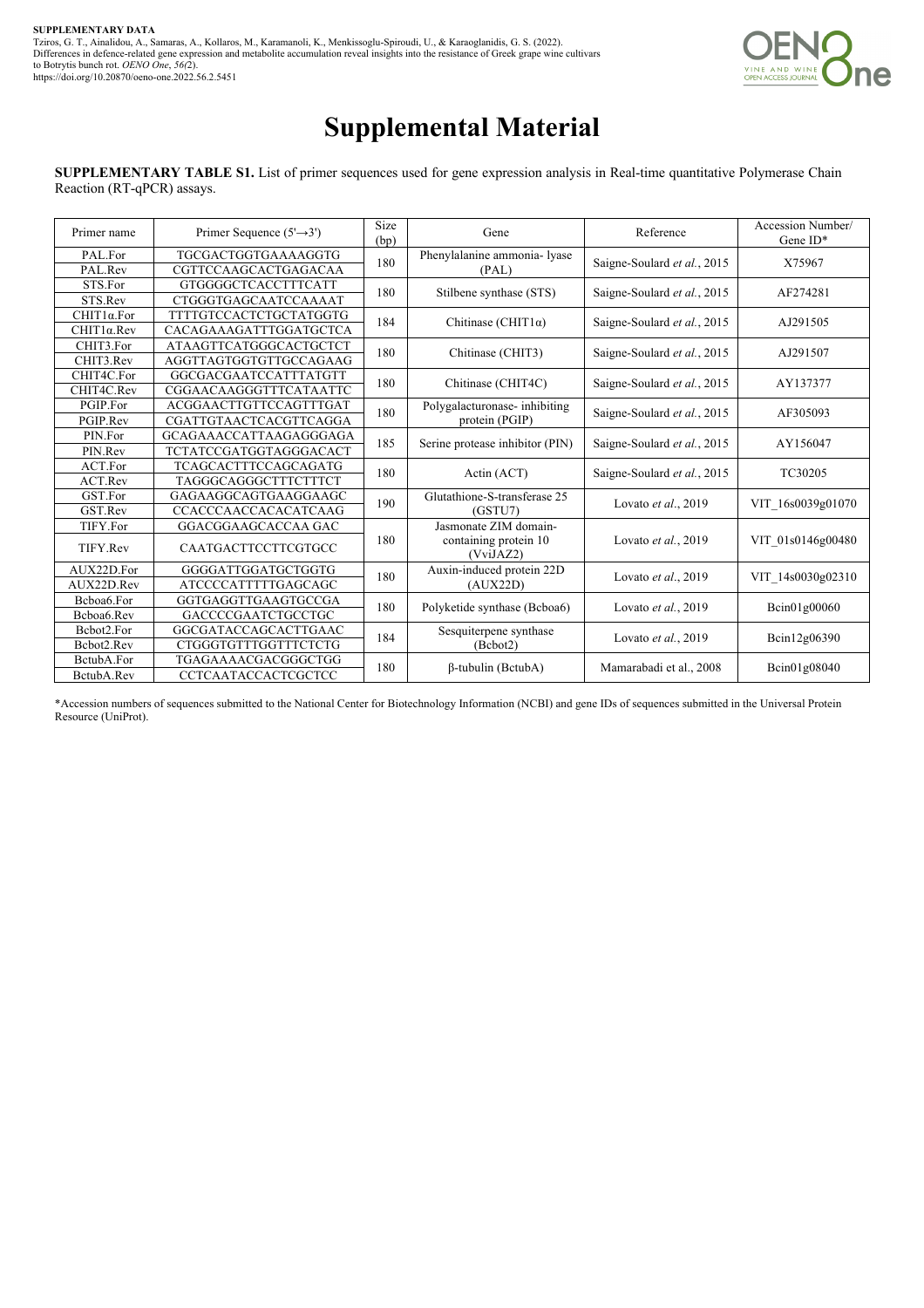

**SUPPLEMENTARY TABLE S2.** GC–MS-based metabolite profiling of grape berries of one resistant (cv. "Limnio") and one susceptible (cv. "Roditis") cultivar 0, 24 and 36 h post-inoculation with *Botrytis cinerea*. Quantities of the metabolites detected are expressed as relative abundances compared to the internal standard adonitol. Values are means of five replicates; different letters indicate significant differences between treatments (Duncan's multiple range test;  $p < 0.05$ ).

|                        | Limnio             |                    |                     |                    | Roditis            |                    |  |
|------------------------|--------------------|--------------------|---------------------|--------------------|--------------------|--------------------|--|
|                        | $0$ hpi            | 24 hpi             | 36 hpi              | $0$ hpi            | 24 hpi             | 36 hpi             |  |
| Sugars                 |                    |                    |                     |                    |                    |                    |  |
| Fucose                 | 0.135b             | 0.114b             | 0.131 <sub>b</sub>  | 0.183a             | 0.193a             | 0.193a             |  |
| Ribose                 | 0.205a             | 0.196a             | 0.207a              | 0.187a             | 0.186a             | 0.175a             |  |
| 6-Deoxy-mannose        | 0.069a             | 0.071a             | 0.070a              | 0.087a             | 0.074a             | 0.082a             |  |
| Xylose                 | 0.060 <sub>b</sub> | 0.073ab            | 0.095a              | 0.056 <sub>b</sub> | 0.092a             | 0.068ab            |  |
| Arabinose              | 0.054 <sub>b</sub> | 0.058ab            | 0.066ab             | 0.072ab            | 0.083ab            | 0.088a             |  |
| Rahmnose               | 0.063c             | 0.075bc            | 0.070 <sub>bc</sub> | 0.084ab            | 0.094a             | 0.089a             |  |
| Fructose               | 445.961bc          | 430.859c           | 534.413a            | 505.175ab          | 536.608a           | 516.139a           |  |
| Talose                 | 30.147ab           | 26.768b            | 29.501b             | 32.936ab           | 38.453a            | 38.314a            |  |
| Sorbose                | 3.294ab            | 1.629 <sub>b</sub> | 3.158ab             | 2.639b             | 4.587a             | 2.230 <sub>b</sub> |  |
| Sedoheptulose          | 7.120a             | 7.569a             | 10.139a             | 8.173a             | 10.441a            | 12.644a            |  |
| Glucose                | 330.766b           | 374.828ab          | 427.948a            | 416.278a           | 439.268a           | 415.392a           |  |
| Threose                | 1.407c             | 1.735bc            | 1.737bc             | 2.137abc           | 2.701a             | 2.298ab            |  |
| $3-\alpha$ -Mannobiose | 2.186a             | 2.039ab            | 1.375b              | 1.139b             | 1.627ab            | 0.876c             |  |
| Maltose                | nd*                | nd                 | nd                  | 8.132b             | 9.192a             | 8.108b             |  |
| Galactose              | 0.174 <sub>b</sub> | 0.170 <sub>b</sub> | 0.149ab             | 0.218a             | 0.218a             | 0.165ab            |  |
| Sucrose                | 90.884c            | 89.622c            | 99.987bc            | 104.678b           | 119.967a           | 107.278b           |  |
| Sugar alcohols         |                    |                    |                     |                    |                    |                    |  |
| Glycerol               | 0.412ab            | 0.459a             | 0.382ab             | 0.222b             | 0.217 <sub>b</sub> | 0.234 <sub>b</sub> |  |
| Erythritol             | 0.898cd            | 1.086b             | 1.447a              | 0.958c             | 0.792d             | 0.859cd            |  |
| 5-Deoxy-d-ribitol      | 1.007 <sub>b</sub> | 0.853c             | 1.403a              | 0.040d             | 0.042d             | 0.044d             |  |
| Xylitol                | 0.036c             | 0.0409bc           | 0.037c              | 0.046bc            | 0.053ab            | 0.061a             |  |
| Ribitol                | 0.169c             | 0.234 <sub>b</sub> | 0.178c              | 0.519a             | 0.525a             | 0.535a             |  |
| Mannitol               | nd                 | nd                 | 1.555a              | 0.434 <sub>b</sub> | nd                 | 0.133 <sub>b</sub> |  |
| Myo-inositol           | 12.983bc           | 12.133c            | 13.721bc            | 14.159b            | 16.143a            | 15.061ab           |  |
| Organic acids          |                    |                    |                     |                    |                    |                    |  |
| Lactic                 | 0.130b             | 0.196ab            | 0.306a              | 0.153ab            | 0.202ab            | 0.195ab            |  |
| Glyceric               | 0.0476b            | 0.0838a            | 0.086a              | 0.0797a            | 0.0761a            | 0.104a             |  |
| Mallic                 | 27.793d            | 34.925b            | 39.052a             | 31.016c            | 30.858c            | 29.622cd           |  |
| 2-Deoxy-ribonic        | 0.337 <sub>b</sub> | 0.416 <sub>b</sub> | 0.668a              | 0.442 <sub>b</sub> | 0.455b             | 0.308 <sub>b</sub> |  |
| Erythronic             | 0.194b             | 0.208a             | 0.234a              | 0.135c             | 0.134c             | 0.131c             |  |
| Threonic               | 0.073 <sub>b</sub> | 0.098 <sub>b</sub> | 0.110 b             | 0.181a             | 0.173a             | 0.178a             |  |
| Glutaric               | 0.664a             | 0.616b             | 0.694a              | 0.013c             | nd                 | 0.008c             |  |
| Tartaric               | 29.399b            | 28.917b            | 32.351ab            | 31.043ab           | 33.163a            | 33.533a            |  |
| Ribonic                | 0.290a             | 0.298a             | 0.277a              | 0.280a             | 0.284a             | 0.281a             |  |
| Gluconic               | 8.390a             | 9.337a             | 9.002a              | 2.772b             | 3.541 <sub>b</sub> | 2.600b             |  |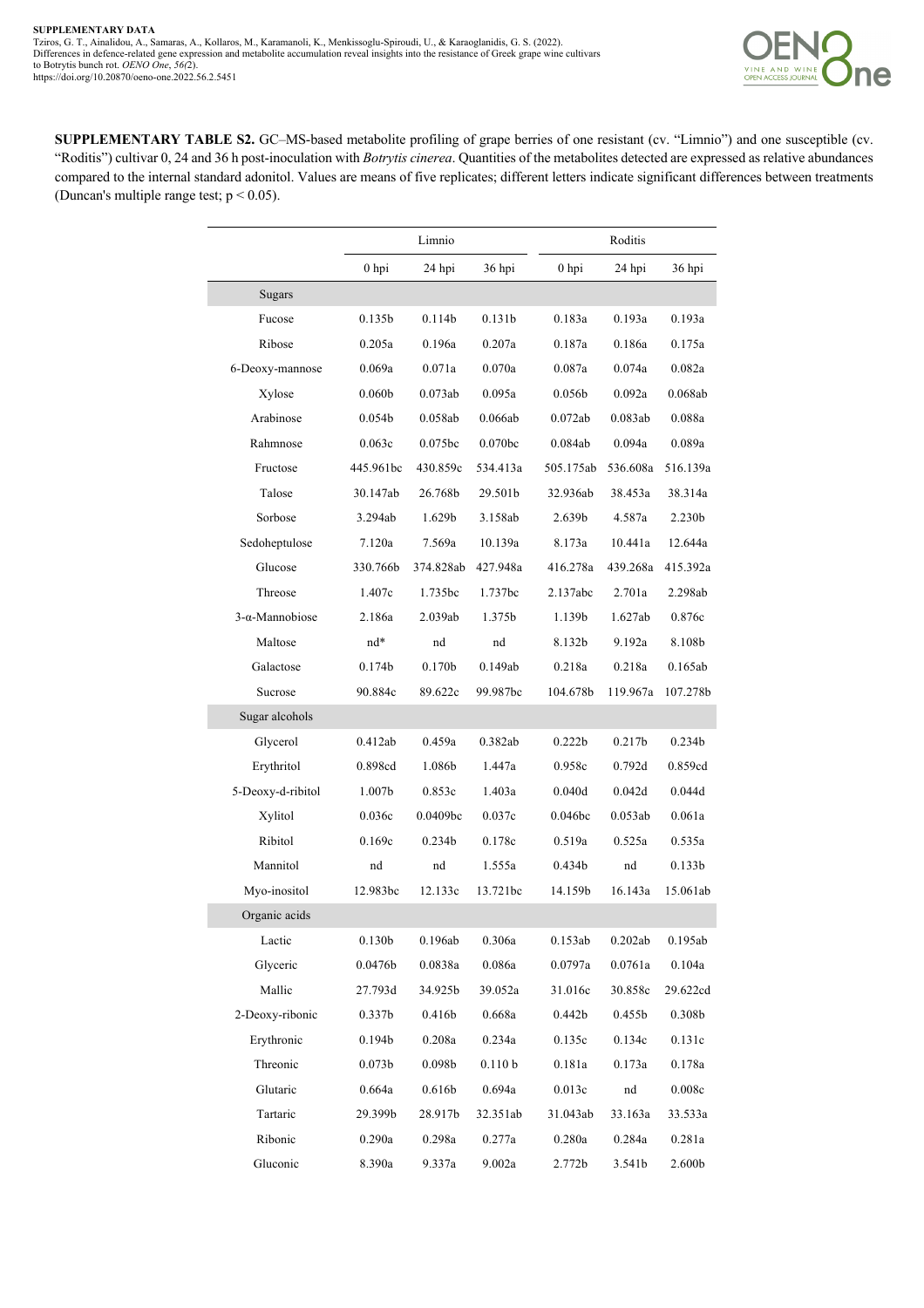SUPPLEMENTARY DATA<br>Tziros, G. T., Ainalidou, A., Samaras, A., Kollaros, M., Karamanoli, K., Menkissoglu-Spiroudi, U., & Karaoglanidis, G. S. (2022).<br>Differences in defience-related gene expression and metabolite accumulati



|                                 |                    | Limnio             |                    |                    | Roditis            |         |
|---------------------------------|--------------------|--------------------|--------------------|--------------------|--------------------|---------|
|                                 | $0$ hpi            | 24 hpi             | 36 hpi             | $0$ hpi            | 24 hpi             | 36 hpi  |
| Galactaric                      | 0.399a             | 0.389a             | 0.358a             | 0.178 <sub>b</sub> | 0.139 <sub>b</sub> | 0.158b  |
| Amino acids                     |                    |                    |                    |                    |                    |         |
| Alanine                         | 0.172c             | 0.234c             | 0.227c             | 0.835a             | 0.506b             | 0.581b  |
| Valline                         | 0.163 <sub>b</sub> | 0.214a             | 0.179ab            | 0.095c             | 0.090c             | 0.119c  |
| Threonine                       | 0.050 <sub>b</sub> | 0.072 <sub>b</sub> | 0.052 <sub>b</sub> | 0.177a             | 0.181a             | 0.199a  |
| Proline                         | 1.604b             | 2.448a             | 2.443a             | 0.436c             | 0.411c             | 0.456c  |
| Glycine                         | 0.048a             | 0.062a             | 0.059a             | 0.044a             | 0.041a             | 0.050a  |
| Serine                          | 0.052 <sub>b</sub> | 0.073 <sub>b</sub> | 0.062 <sub>b</sub> | 0.409a             | 0.278a             | 0.383a  |
| Aspartic                        | 0.008c             | 0.010c             | 0.0169bc           | 0.044ab            | 0.053a             | 0.045ab |
| Oxo-proline                     | 0.089c             | 0.138c             | 0.164bc            | 0.238ab            | 0.245ab            | 0.311a  |
| γ-Aminobutaric                  | 1.234a             | 1.348a             | 1.33a              | 0.981a             | 1.110a             | 0.971a  |
| Glutamic                        | 0.030a             | 0.016 <sub>b</sub> | 0.017 <sub>b</sub> | 0.009 <sub>b</sub> | 0.007 <sub>b</sub> | nd      |
| $\beta$ -Alanine                | 0.033 <sub>b</sub> | 0.044a             | 0.044a             | nd                 | 0.024c             | 0.013d  |
| Other metabolites               |                    |                    |                    |                    |                    |         |
| Propanediol                     | 0.03 <sub>b</sub>  | 0.032ab            | 0.049a             | 0.045ab            | 0.037ab            | 0.04ab  |
| Ethanolamine                    | 1.077d             | 1.322c             | 1.309c             | 1.828a             | 1.294c             | 1.539b  |
| Phosphoric acid                 | 1.689b             | 2.361a             | 2.226a             | 1.057c             | 0.832d             | 1.005cd |
| Ethyl-D-glucopyranoside         | 3.995ab            | 4.295a             | 3.743b             | 0.833c             | 1.112c             | 0.859c  |
| Gluconic acid $\gamma$ -lactone | 0.062a             | 0.059a             | 0.054a             | 0.038a             | 0.054a             | 0.052a  |

\* not detectable